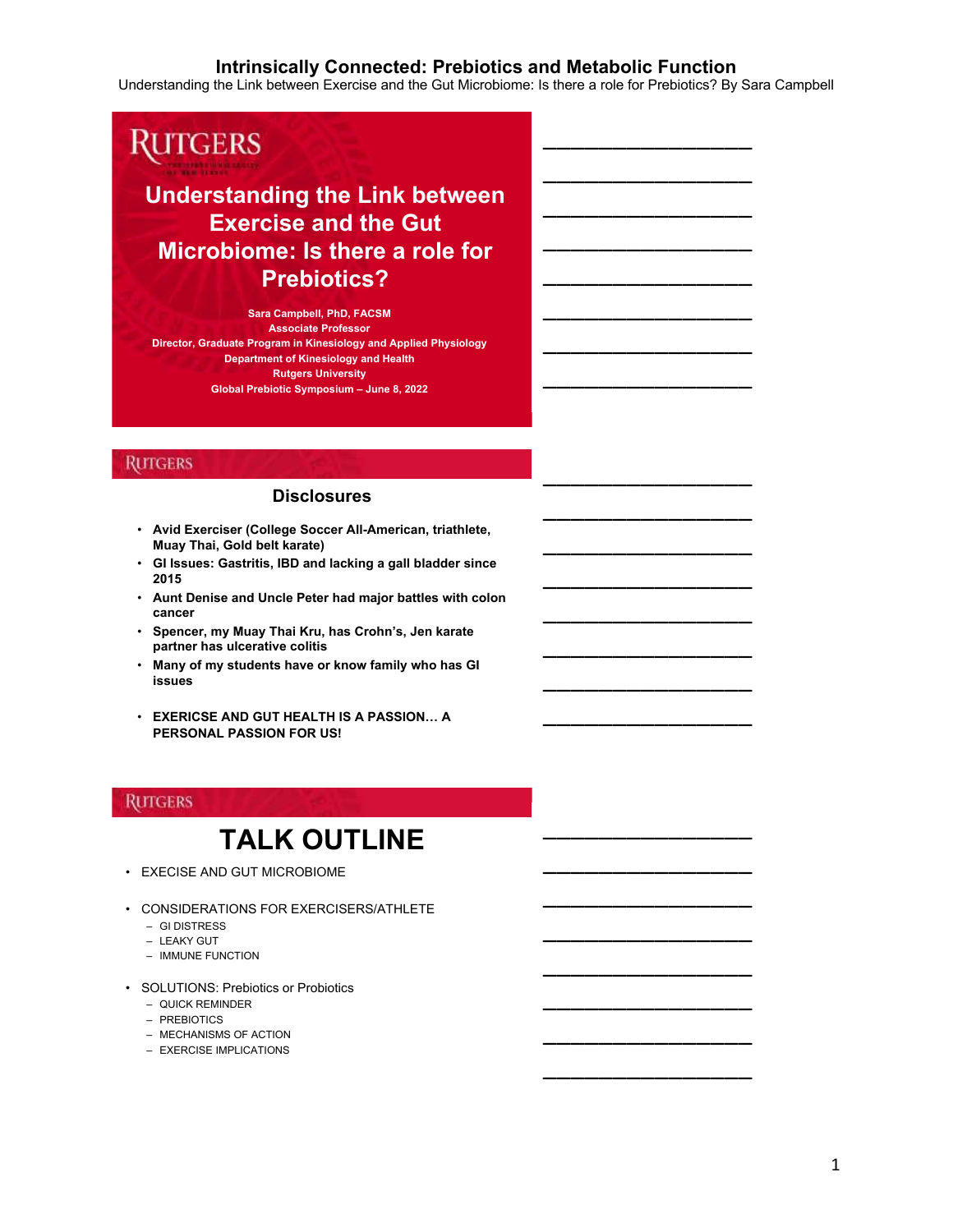Understanding the Link between Exercise and the Gut Microbiome: Is there a role for Prebiotics? By Sara Campbell

\_\_\_\_\_\_\_\_\_\_\_\_\_\_\_

\_\_\_\_\_\_\_\_\_\_\_\_\_\_\_

\_\_\_\_\_\_\_\_\_\_\_\_\_\_\_

\_\_\_\_\_\_\_\_\_\_\_\_\_\_\_

\_\_\_\_\_\_\_\_\_\_\_\_\_\_\_

\_\_\_\_\_\_\_\_\_\_\_\_\_\_\_

\_\_\_\_\_\_\_\_\_\_\_\_\_\_\_

\_\_\_\_\_\_\_\_\_\_\_\_\_\_\_

\_\_\_\_\_\_\_\_\_\_\_\_\_\_\_

\_\_\_\_\_\_\_\_\_\_\_\_\_\_\_

\_\_\_\_\_\_\_\_\_\_\_\_\_\_\_

\_\_\_\_\_\_\_\_\_\_\_\_\_\_\_

\_\_\_\_\_\_\_\_\_\_\_\_\_\_\_

\_\_\_\_\_\_\_\_\_\_\_\_\_\_\_

\_\_\_\_\_\_\_\_\_\_\_\_\_\_\_

\_\_\_\_\_\_\_\_\_\_\_\_\_\_\_

\_\_\_\_\_\_\_\_\_\_\_\_\_\_\_

\_\_\_\_\_\_\_\_\_\_\_\_\_\_\_

\_\_\_\_\_\_\_\_\_\_\_\_\_\_\_

\_\_\_\_\_\_\_\_\_\_\_\_\_\_\_

\_\_\_\_\_\_\_\_\_\_\_\_\_\_\_

\_\_\_\_\_\_\_\_\_\_\_\_\_\_\_

\_\_\_\_\_\_\_\_\_\_\_\_\_\_\_

\_\_\_\_\_\_\_\_\_\_\_\_\_\_\_

**RUTGERS** 

# **EXERCISE AND GUT MICROBIOME**

## **RUTGERS**

# **Exercise Enhances Taxa that are Distinct from Sedentary Animals**



# **RUTGERS**

### **Exercise increases abundance of butyrate producing microbes and butyrate**

| Microbes enhanced by Exercise.                                                                                                                                         | 40<br><b>Butvrate 'Producers'</b>                                                                                                              |
|------------------------------------------------------------------------------------------------------------------------------------------------------------------------|------------------------------------------------------------------------------------------------------------------------------------------------|
| Fecalibacterium prausnitzii<br>Roseburia Intestinalis<br>Allohaculum<br>Allobaculum spp<br>Blautia spp<br>Allobaculum spp 104<br>Lactobaccilus spp<br>Corprococcus spp | 36<br>ទួ<br>30<br>36<br>Ë<br>28<br>Obese<br>âů<br>Will<br>๛<br>kastrīdisles + Lachnassina + Roseburta +<br>Lachnessiraceae + Faecaliberterium) |
| Oscillibacter spp                                                                                                                                                      | Allen, et al. Med. Sci. Sports Exerc., Vol. 50, No. 4, pp. 747-757, 2018.                                                                      |
| Clostridium spp<br>Campbell et al., PLoS ONE, 2016                                                                                                                     | Organic Acid Concentrations in the Cecal Contents of the<br>Table 1.<br>Control and Exercise Groups                                            |
|                                                                                                                                                                        | Control<br>Esprese                                                                                                                             |
|                                                                                                                                                                        | (amotyg of cecal commun)                                                                                                                       |

|                | Control:                    | Expresse        |
|----------------|-----------------------------|-----------------|
|                | · dansityg of cocal communi |                 |
| Socrimone      | $1.31 \pm 0.25$             | $0.05 \pm 0.19$ |
| <b>Lartato</b> | $0.63 \pm 0.71$             | $1.36 \pm 0.15$ |
| Acessis.       | $41.7 + 3.44$               | $41.6 + 2.94$   |
| Реприсовые.    | $15.2 \pm 0.75$             | $16.6 \pm 0.76$ |
|                | $4.87 + 0.41$               | $14 + 136$      |

Matsumoto et al. Biosci. Biotechnol. Biochem., 72 (2), 572–576, 2008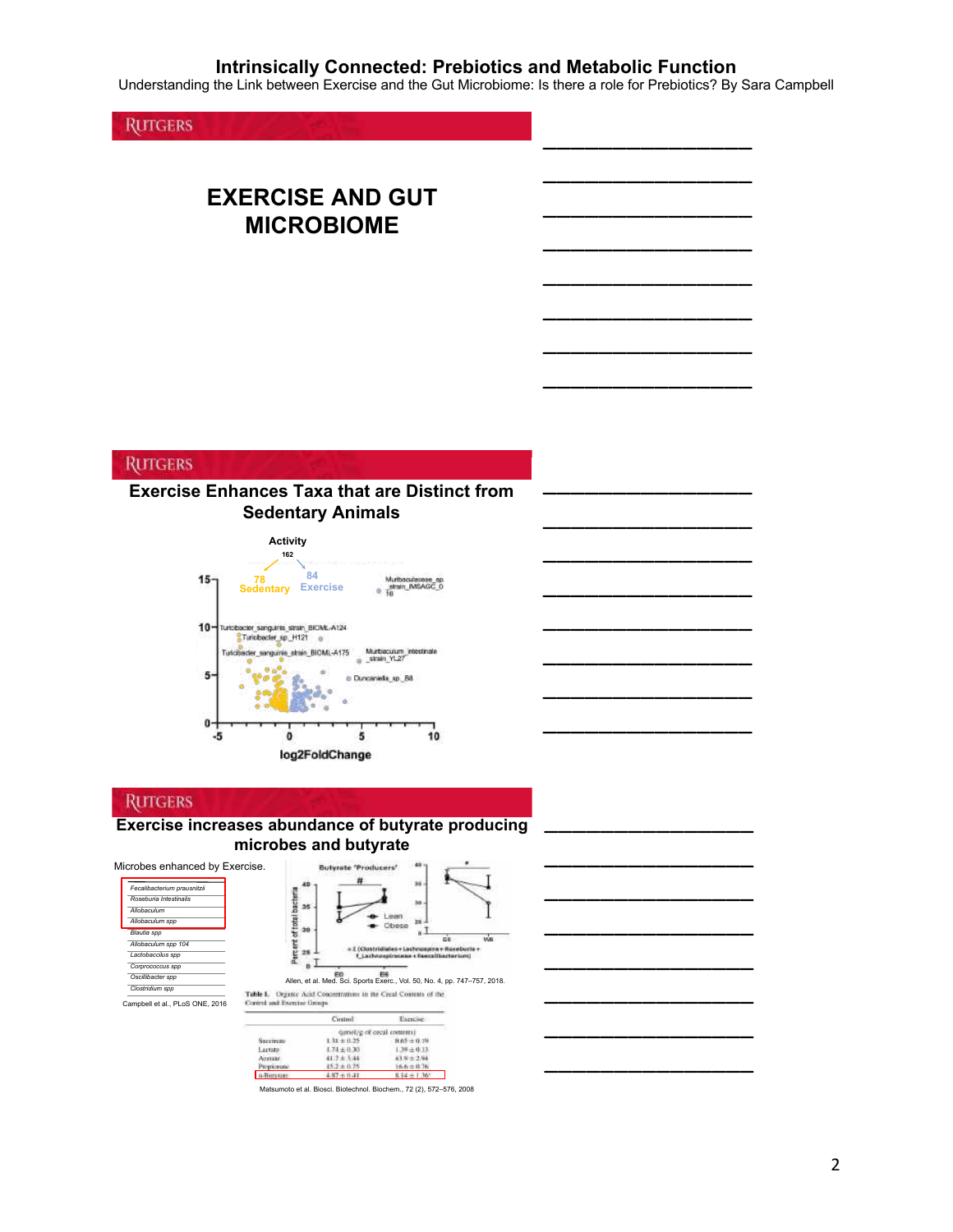Understanding the Link between Exercise and the Gut Microbiome: Is there a role for Prebiotics? By Sara Campbell

\_\_\_\_\_\_\_\_\_\_\_\_\_\_\_

\_\_\_\_\_\_\_\_\_\_\_\_\_\_\_

\_\_\_\_\_\_\_\_\_\_\_\_\_\_\_

\_\_\_\_\_\_\_\_\_\_\_\_\_\_\_

\_\_\_\_\_\_\_\_\_\_\_\_\_\_\_

\_\_\_\_\_\_\_\_\_\_\_\_\_\_\_

\_\_\_\_\_\_\_\_\_\_\_\_\_\_\_

\_\_\_\_\_\_\_\_\_\_\_\_\_\_\_

\_\_\_\_\_\_\_\_\_\_\_\_\_\_\_

\_\_\_\_\_\_\_\_\_\_\_\_\_\_\_

\_\_\_\_\_\_\_\_\_\_\_\_\_\_\_

\_\_\_\_\_\_\_\_\_\_\_\_\_\_\_

\_\_\_\_\_\_\_\_\_\_\_\_\_\_\_

\_\_\_\_\_\_\_\_\_\_\_\_\_\_\_

\_\_\_\_\_\_\_\_\_\_\_\_\_\_\_

\_\_\_\_\_\_\_\_\_\_\_\_\_\_\_

\_\_\_\_\_\_\_\_\_\_\_\_\_\_\_

\_\_\_\_\_\_\_\_\_\_\_\_\_\_\_

\_\_\_\_\_\_\_\_\_\_\_\_\_\_\_

\_\_\_\_\_\_\_\_\_\_\_\_\_\_\_

\_\_\_\_\_\_\_\_\_\_\_\_\_\_\_

\_\_\_\_\_\_\_\_\_\_\_\_\_\_\_

\_\_\_\_\_\_\_\_\_\_\_\_\_\_\_

\_\_\_\_\_\_\_\_\_\_\_\_\_\_\_





Adult onset exercise<br>Mika A, Van Treuren W, González A, Herrera JJ, Knight R, et al. (2015) Exercise Is More Effective at Altering SCI EXCI LISC<br>ercise Is More Effective at Altering Gut Microbial<br>us Adult Male F344 Rats. PLOS ONE 10(5): e0125889 Composition and Producing Stable Changes in Inttps://doi.org/10.1371/journal.pone.0125889 cle?id=10.1371/journal.pone.0125889

#### **RUTGERS**

# **Intact Microbiota needed for Exercise Tolerance**



#### **RUTGERS**

### **Summary on Exercise Microbiome**



**Exercise must be done in order to see beneficial changes to gut microbiota**

**Exercise can alter the microbiota in young and old animals; however, it seems that the impacts are more robust when animals are younger**

**Intact gut microbiome required for exercise**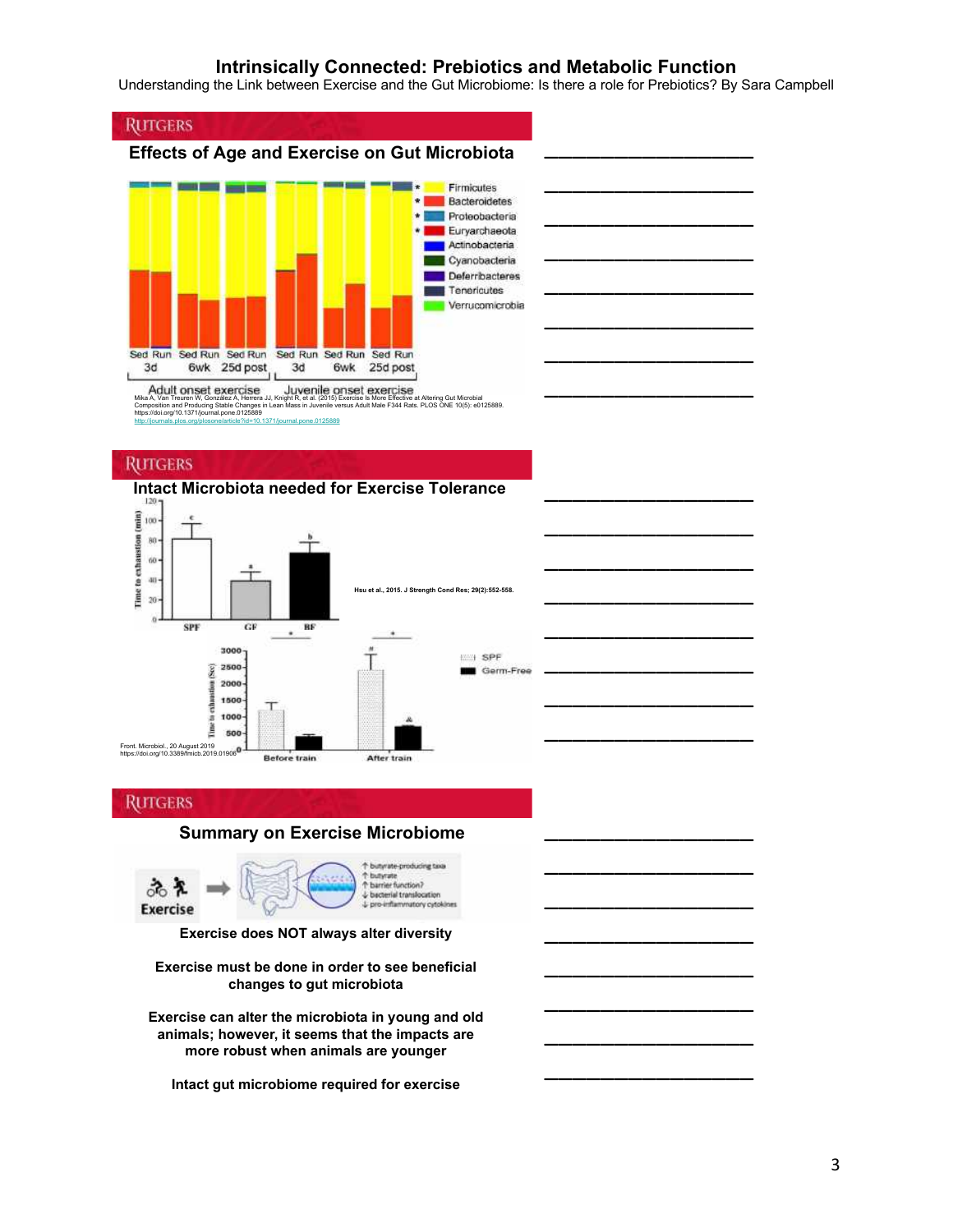Understanding the Link between Exercise and the Gut Microbiome: Is there a role for Prebiotics? By Sara Campbell

\_\_\_\_\_\_\_\_\_\_\_\_\_\_\_

\_\_\_\_\_\_\_\_\_\_\_\_\_\_\_

\_\_\_\_\_\_\_\_\_\_\_\_\_\_\_

\_\_\_\_\_\_\_\_\_\_\_\_\_\_\_

\_\_\_\_\_\_\_\_\_\_\_\_\_\_\_

\_\_\_\_\_\_\_\_\_\_\_\_\_\_\_

\_\_\_\_\_\_\_\_\_\_\_\_\_\_\_

\_\_\_\_\_\_\_\_\_\_\_\_\_\_\_

\_\_\_\_\_\_\_\_\_\_\_\_\_\_\_

\_\_\_\_\_\_\_\_\_\_\_\_\_\_\_

\_\_\_\_\_\_\_\_\_\_\_\_\_\_\_

\_\_\_\_\_\_\_\_\_\_\_\_\_\_\_

\_\_\_\_\_\_\_\_\_\_\_\_\_\_\_

\_\_\_\_\_\_\_\_\_\_\_\_\_\_\_

\_\_\_\_\_\_\_\_\_\_\_\_\_\_\_

\_\_\_\_\_\_\_\_\_\_\_\_\_\_\_

\_\_\_\_\_\_\_\_\_\_\_\_\_\_\_

\_\_\_\_\_\_\_\_\_\_\_\_\_\_\_

\_\_\_\_\_\_\_\_\_\_\_\_\_\_\_

\_\_\_\_\_\_\_\_\_\_\_\_\_\_\_

\_\_\_\_\_\_\_\_\_\_\_\_\_\_\_

\_\_\_\_\_\_\_\_\_\_\_\_\_\_\_

\_\_\_\_\_\_\_\_\_\_\_\_\_\_\_

\_\_\_\_\_\_\_\_\_\_\_\_\_\_\_

**RUTGERS** 

# **CONSIDERATIONS FOR THE EXERCISERS/ATHLETES**

### **RUTGERS**

### **Gastrointestinal (GI) Distress**



**Bloating** 

- **Cramping**
- Abdominal Distention • Pain

Depending on methods anywhere from 30-90% of endurance athletes complain of GI issues related to exercise. Complaints include: nausea, vomiting, abdominal angina, and bloody diarrhea.

This can influence not only performance but recovery

### **RUTGERS**

## **Leaky Gut What Influences Barrier Function?**

- Physiologic Mechanism
	- Membrane and ions
		- Glucose and protein
		- Promote passive paracellular flux of ions, water and nutrients soon after meal
		- Expression of transporters
			- Na+/H+ antiporter
			- Sodium-glucose trans
			- Chloride channels
			- Na+/K+ ATPase

• Pathologic Mechanism

– Enteric pathogens

- Basolateral inflammatory cytokines
	- Protein kinase C
	- Mitogen activated protein kinase
	- Rho GTPase
	- Micro-RNAs

4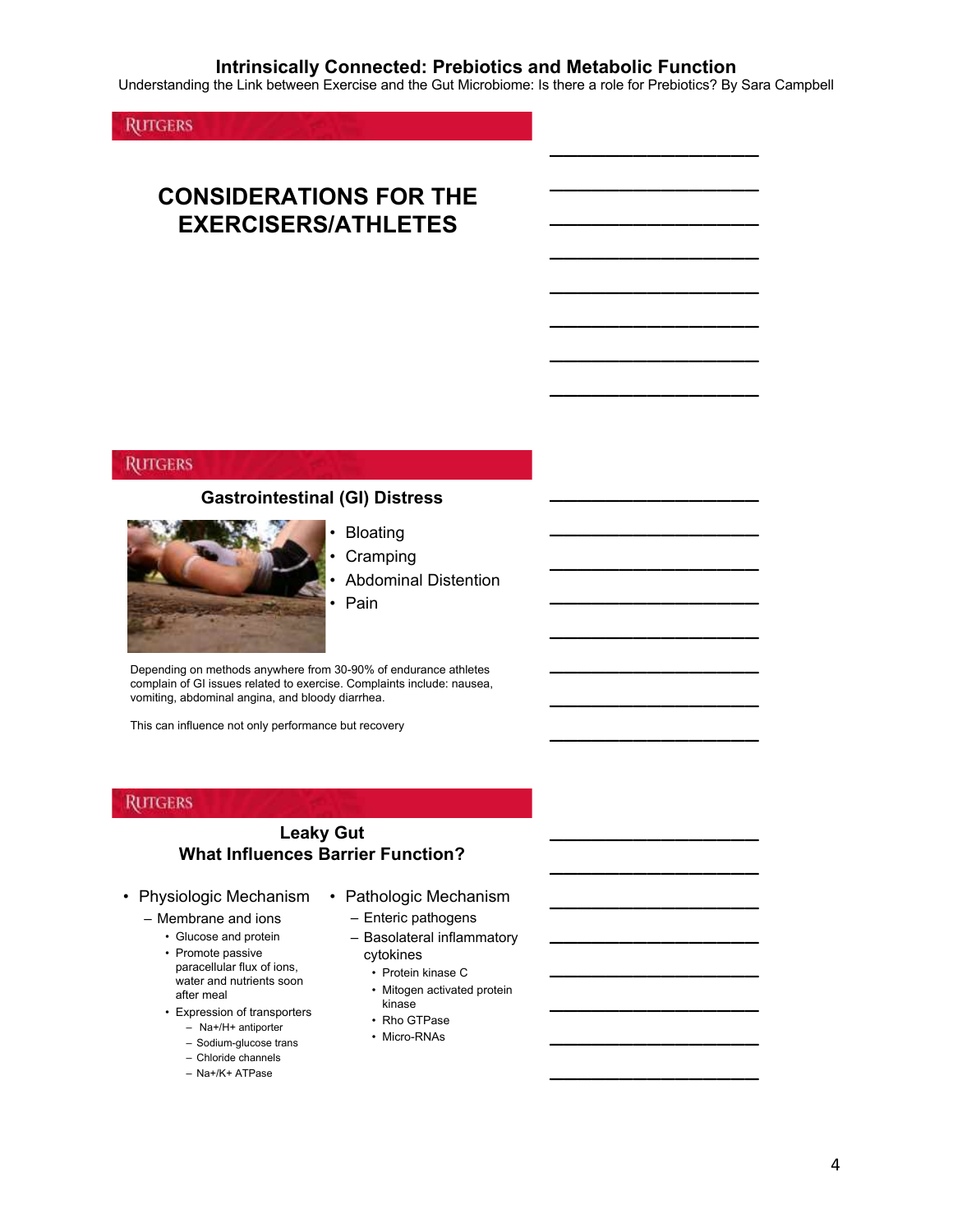Understanding the Link between Exercise and the Gut Microbiome: Is there a role for Prebiotics? By Sara Campbell

\_\_\_\_\_\_\_\_\_\_\_\_\_\_\_

\_\_\_\_\_\_\_\_\_\_\_\_\_\_\_

\_\_\_\_\_\_\_\_\_\_\_\_\_\_\_

\_\_\_\_\_\_\_\_\_\_\_\_\_\_\_

\_\_\_\_\_\_\_\_\_\_\_\_\_\_\_

\_\_\_\_\_\_\_\_\_\_\_\_\_\_\_

\_\_\_\_\_\_\_\_\_\_\_\_\_\_\_

\_\_\_\_\_\_\_\_\_\_\_\_\_\_\_

\_\_\_\_\_\_\_\_\_\_\_\_\_\_\_

\_\_\_\_\_\_\_\_\_\_\_\_\_\_\_

\_\_\_\_\_\_\_\_\_\_\_\_\_\_\_

\_\_\_\_\_\_\_\_\_\_\_\_\_\_\_

\_\_\_\_\_\_\_\_\_\_\_\_\_\_\_

\_\_\_\_\_\_\_\_\_\_\_\_\_\_\_

\_\_\_\_\_\_\_\_\_\_\_\_\_\_\_

\_\_\_\_\_\_\_\_\_\_\_\_\_\_\_

\_\_\_\_\_\_\_\_\_\_\_\_\_\_\_

\_\_\_\_\_\_\_\_\_\_\_\_\_\_\_

\_\_\_\_\_\_\_\_\_\_\_\_\_\_\_

\_\_\_\_\_\_\_\_\_\_\_\_\_\_\_

\_\_\_\_\_\_\_\_\_\_\_\_\_\_\_

\_\_\_\_\_\_\_\_\_\_\_\_\_\_\_

\_\_\_\_\_\_\_\_\_\_\_\_\_\_\_

\_\_\_\_\_\_\_\_\_\_\_\_\_\_\_

# **RUTGERS**

### **PREBIOTICS AND GUT FUNCTION**

- **Positive Impacts**
	- Exert Influence on GALT (gut-associated lymphoid tissue)
	- Bacteria that flourish with prebiotic foods produce short chain fatty acids (SCFA) like butyrate that promotes colonocyte proliferation and differentiation
	- SCFA also interact with leukocytes
	- SCFA enable modulation of mucin production (mucus has sugars that feed the good microbes, cyclic relationship)
	- Prebiotics interact with CHO receptors of pathogens, inhibiting their enhancement on epithelial cells.

### **RUTGERS**

# **SOLUTIONS?**

#### **PREBIOTICS OR PROBIOTICS**

## **RUTGERS**

#### **Modulating factors of gut microbiota: Prebiotics versus Probiotics**



\*\*Probiotics MUST BE alive for them to work\*\*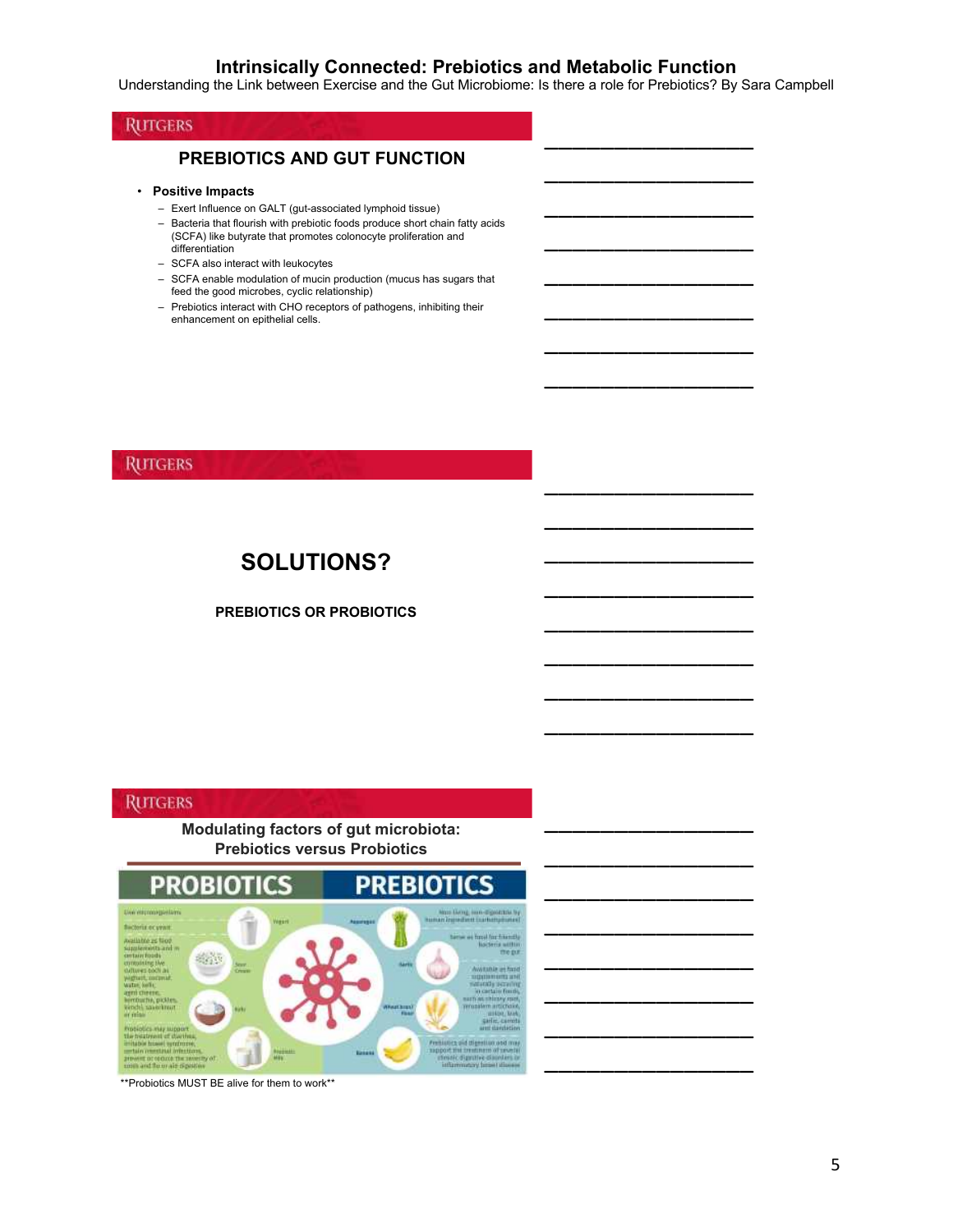Understanding the Link between Exercise and the Gut Microbiome: Is there a role for Prebiotics? By Sara Campbell

\_\_\_\_\_\_\_\_\_\_\_\_\_\_\_

\_\_\_\_\_\_\_\_\_\_\_\_\_\_\_

\_\_\_\_\_\_\_\_\_\_\_\_\_\_\_

\_\_\_\_\_\_\_\_\_\_\_\_\_\_\_

\_\_\_\_\_\_\_\_\_\_\_\_\_\_\_

\_\_\_\_\_\_\_\_\_\_\_\_\_\_\_

\_\_\_\_\_\_\_\_\_\_\_\_\_\_\_

\_\_\_\_\_\_\_\_\_\_\_\_\_\_\_

\_\_\_\_\_\_\_\_\_\_\_\_\_\_\_

\_\_\_\_\_\_\_\_\_\_\_\_\_\_\_

\_\_\_\_\_\_\_\_\_\_\_\_\_\_\_

\_\_\_\_\_\_\_\_\_\_\_\_\_\_\_

\_\_\_\_\_\_\_\_\_\_\_\_\_\_\_

\_\_\_\_\_\_\_\_\_\_\_\_\_\_\_

\_\_\_\_\_\_\_\_\_\_\_\_\_\_\_

\_\_\_\_\_\_\_\_\_\_\_\_\_\_\_

\_\_\_\_\_\_\_\_\_\_\_\_\_\_\_

\_\_\_\_\_\_\_\_\_\_\_\_\_\_\_

\_\_\_\_\_\_\_\_\_\_\_\_\_\_\_

\_\_\_\_\_\_\_\_\_\_\_\_\_\_\_

\_\_\_\_\_\_\_\_\_\_\_\_\_\_\_

\_\_\_\_\_\_\_\_\_\_\_\_\_\_\_

\_\_\_\_\_\_\_\_\_\_\_\_\_\_\_

\_\_\_\_\_\_\_\_\_\_\_\_\_\_\_

## **RUTGERS**

### **REMINDER: Exercise and the Microbiome**

- General Findings
	- Increase in butyrate concentrations
	- Increase in [BCoAT] (enzyme to make butyrate)
	- Increase in certain microbes, many of which produce butyrate
		- Faecalibacterium
		- Prevotella
		- Roseburia
		- Lachnospira • Sometimes Akkermansia and Veillonella

**Most commonly studied probiotics are: Lactobacillus and Bifidobacterium**

# **WHY DO I MENTION THIS ALL??**



**Concordance of structural shifts of gut microbiota and the improvement of the host metabolic health. Genome interaction groups interaction network. Highlight the importance of probiotic microbes and microbes known to be increased with exercise (red circles).,** Zhang et al., EBioMedicine, 2015 Aug; 2(8): 968–984.

#### **RUTGERS**

# **PREBIOTICS: FEED THE BUGS!**



Mika et al., 2016, Exercise and Prebiotics Produce Stress Resistance: Converging Impacts on Stress-Protective and Butyrate-Producing Gut Bacteria. Chapter 8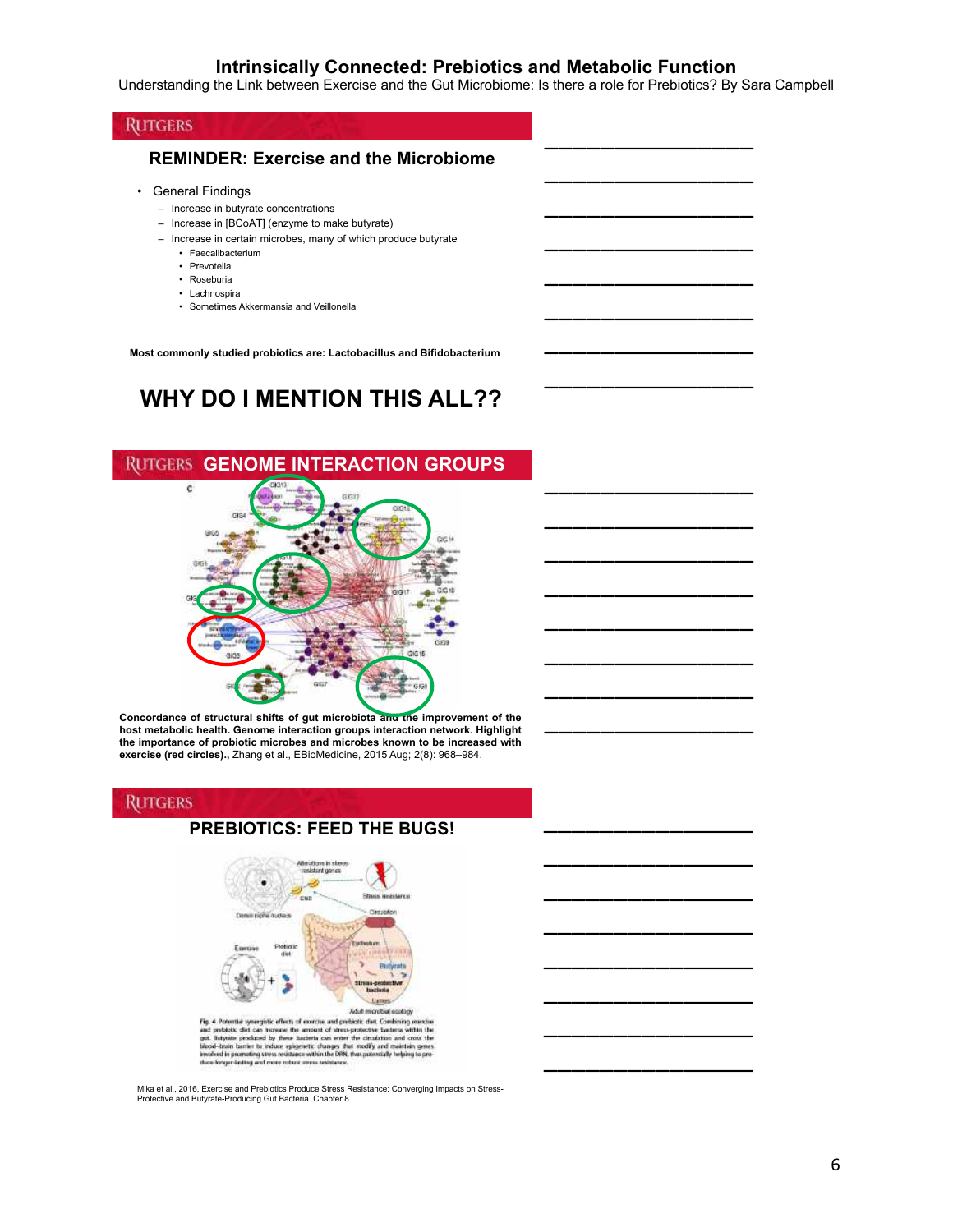Understanding the Link between Exercise and the Gut Microbiome: Is there a role for Prebiotics? By Sara Campbell

\_\_\_\_\_\_\_\_\_\_\_\_\_\_\_

\_\_\_\_\_\_\_\_\_\_\_\_\_\_\_

\_\_\_\_\_\_\_\_\_\_\_\_\_\_\_

\_\_\_\_\_\_\_\_\_\_\_\_\_\_\_

\_\_\_\_\_\_\_\_\_\_\_\_\_\_\_

\_\_\_\_\_\_\_\_\_\_\_\_\_\_\_

\_\_\_\_\_\_\_\_\_\_\_\_\_\_\_

\_\_\_\_\_\_\_\_\_\_\_\_\_\_\_

\_\_\_\_\_\_\_\_\_\_\_\_\_\_\_

\_\_\_\_\_\_\_\_\_\_\_\_\_\_\_

\_\_\_\_\_\_\_\_\_\_\_\_\_\_\_

\_\_\_\_\_\_\_\_\_\_\_\_\_\_\_

\_\_\_\_\_\_\_\_\_\_\_\_\_\_\_

\_\_\_\_\_\_\_\_\_\_\_\_\_\_\_

\_\_\_\_\_\_\_\_\_\_\_\_\_\_\_

\_\_\_\_\_\_\_\_\_\_\_\_\_\_\_



# **RUTGERS**

# **WHY IS THIS RELEVANT?**



# **RUTGERS**

# **Mitochondrial Oxidative Function**





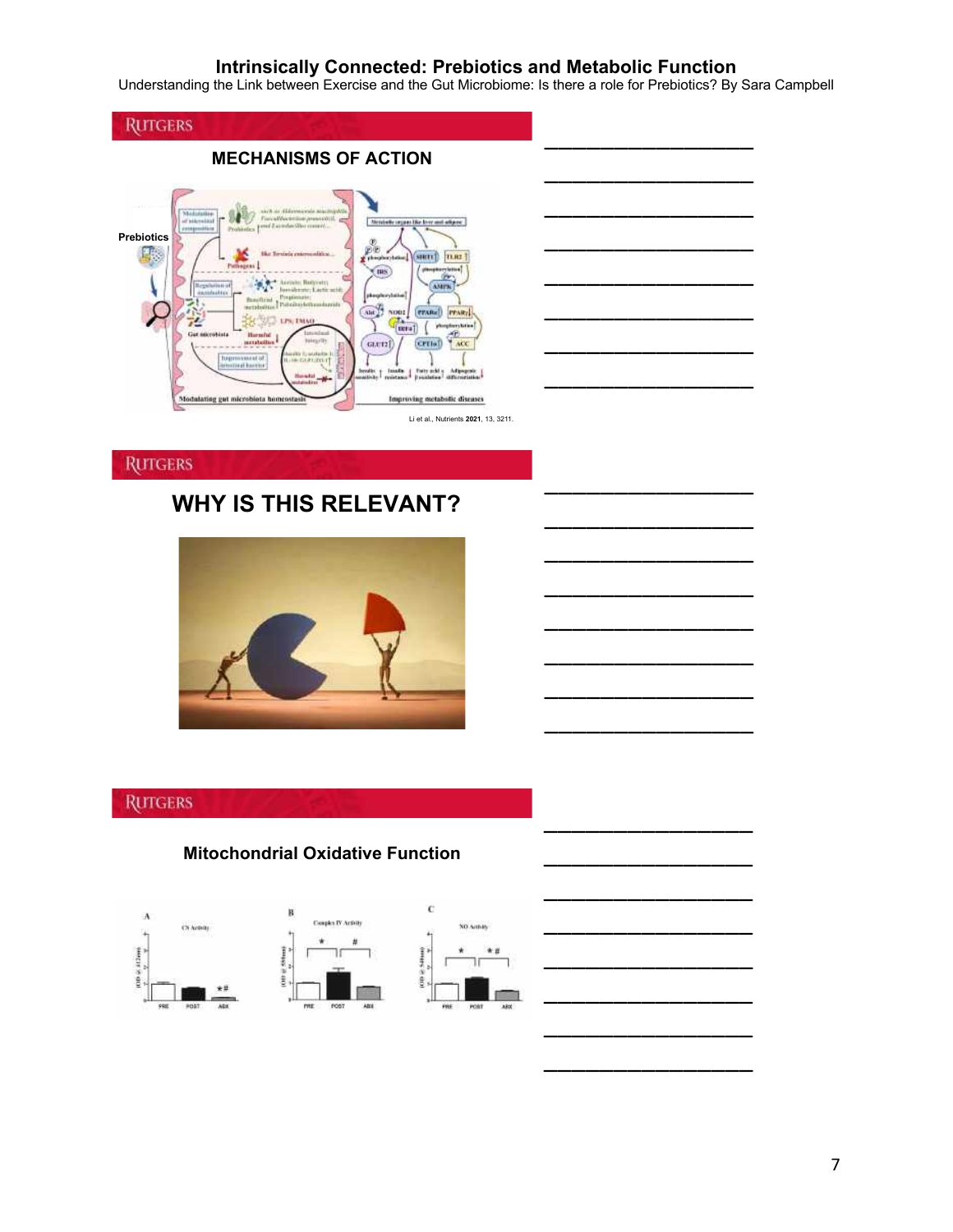Understanding the Link between Exercise and the Gut Microbiome: Is there a role for Prebiotics? By Sara Campbell

\_\_\_\_\_\_\_\_\_\_\_\_\_\_\_

\_\_\_\_\_\_\_\_\_\_\_\_\_\_\_

\_\_\_\_\_\_\_\_\_\_\_\_\_\_\_

\_\_\_\_\_\_\_\_\_\_\_\_\_\_\_

\_\_\_\_\_\_\_\_\_\_\_\_\_\_\_

\_\_\_\_\_\_\_\_\_\_\_\_\_\_\_

\_\_\_\_\_\_\_\_\_\_\_\_\_\_\_

\_\_\_\_\_\_\_\_\_\_\_\_\_\_\_

\_\_\_\_\_\_\_\_\_\_\_\_\_\_\_

\_\_\_\_\_\_\_\_\_\_\_\_\_\_\_

\_\_\_\_\_\_\_\_\_\_\_\_\_\_\_

\_\_\_\_\_\_\_\_\_\_\_\_\_\_\_

\_\_\_\_\_\_\_\_\_\_\_\_\_\_\_

\_\_\_\_\_\_\_\_\_\_\_\_\_\_\_

\_\_\_\_\_\_\_\_\_\_\_\_\_\_\_

\_\_\_\_\_\_\_\_\_\_\_\_\_\_\_

\_\_\_\_\_\_\_\_\_\_\_\_\_\_\_

\_\_\_\_\_\_\_\_\_\_\_\_\_\_\_

\_\_\_\_\_\_\_\_\_\_\_\_\_\_\_

# **RUTGERS**

**Mitochondrial Biogenesis**



#### **RUTGERS**



\*\*Fast-twitch plantaris (PLA) versus Slow-twitch soleus (Sol)\*\*

Valentino et al. J Physiol 599.21 (2021) pp 4845–4863

### **RUTGERS**

# **TAKEAWAY POINTS**

#### • **SUMMARY**

- **Prebiotics are functional foods that feed the bacteria present in the gut and have greater potential for influencing all populations of microbes not just a few. Evidence for nutritional strategies for improving performance are well known and include many prebiotic foods already.**
- **Prebiotic diets and exercise can improve health throughout the life span, and the adaptations in gut bacteria as well as the central nervous system and behavior produced by exercise training and prebiotics are well documented at all ages.**
- **Exercising individuals have several gut considerations, which can be aided by prebiotics.**
- Exercise is disrupted including aspects of mitochondrial function<br>and hypertrophy, critical training adaptations that are linked to **good metabolic health.**